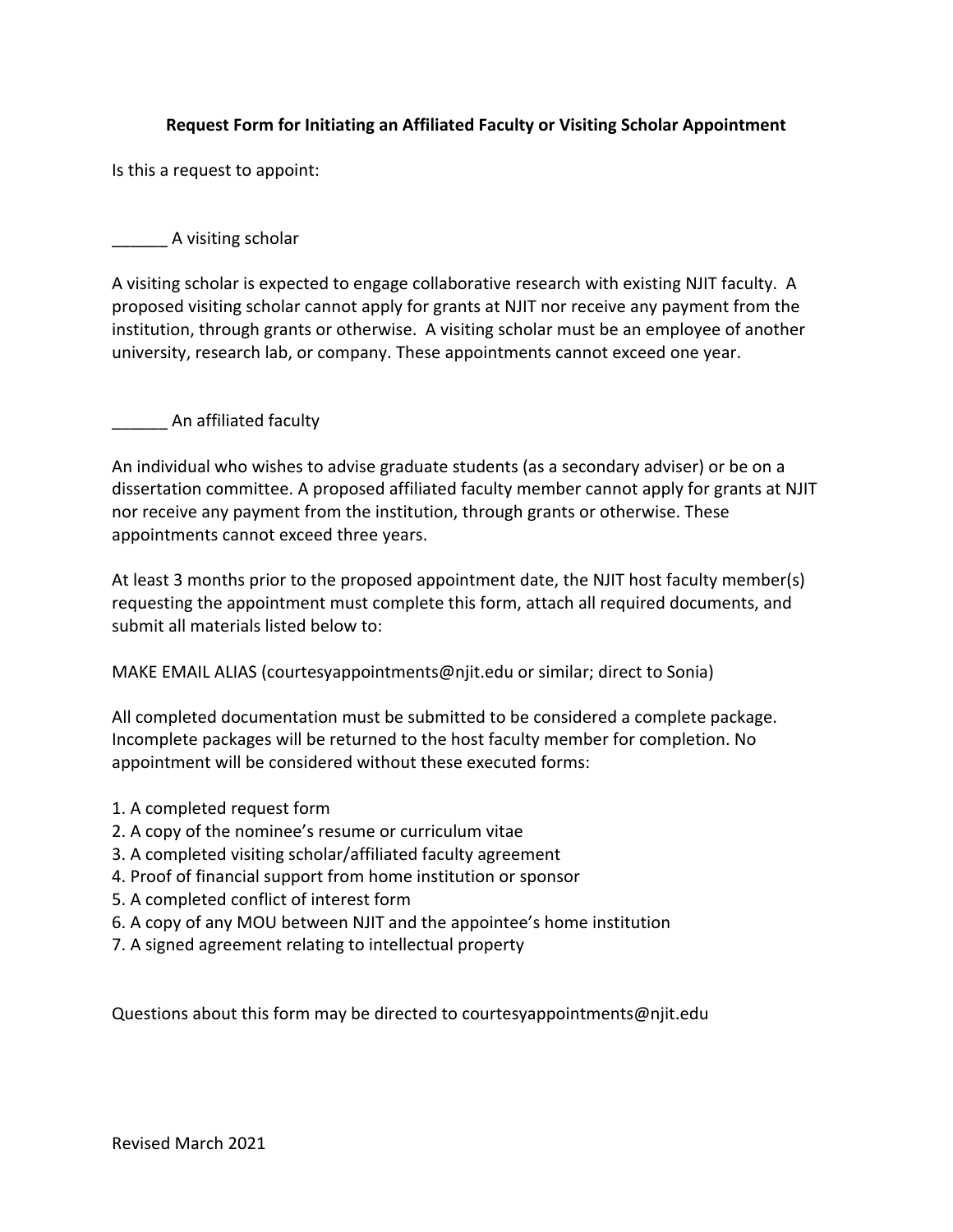Date:

Host faculty member:

Department:

## **Nominee Information**

Name:

Home institution:

Title:

Requested Start Date of Appointment: Requested End Date of Appointment:

1. Summary of nominee's qualifying credentials:

2. Is the nominee:

\_\_\_\_\_\_ a U.S. Citizen **\_\_\_\_\_\_\_\_\_**a permanent resident

\_\_\_\_\_\_a non-resident authorized to work

3a. Is the nominee currently receiving any income or funding from NJIT (including grants)?

3b. If yes, please explain in detail the income/funding and the source.

3c. Visiting scholars and affiliated faculty cannot receive funding from NJIT. If they are currently receiving funding, on what date will the funding end?

4. What is the purpose for making this appointment?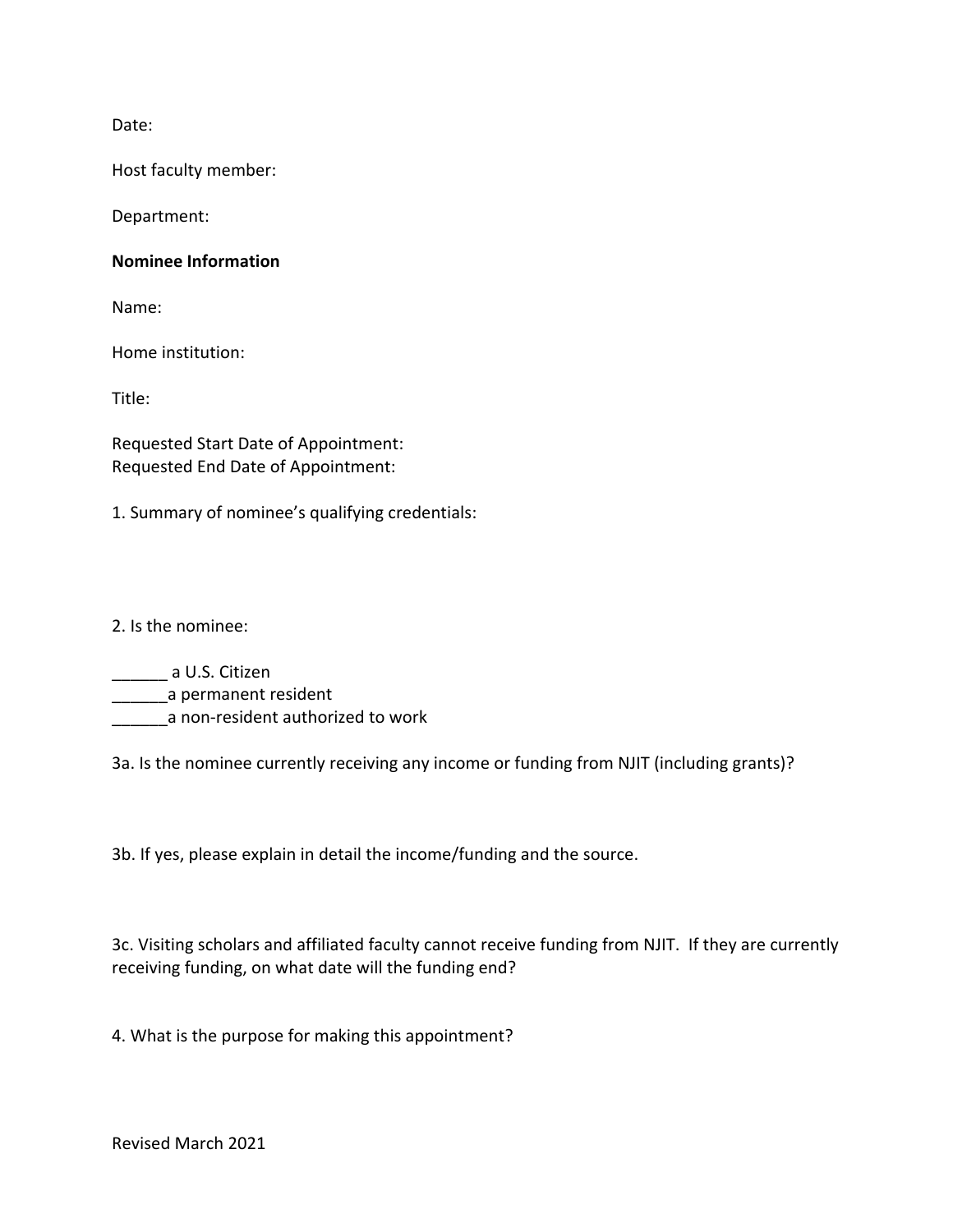5. What are the benefits to NJIT of making this appointment?

6. What are the benefits to the nominee of being granted this appointment?

7. What academic activities (e.g. lecturing, advising) will this person be involved with at NJIT?

8. What research activities will this person be involved with at NJIT?

9. Please describe any intellectual property owned by the nominee that may impact the activities they will be involved with at NJIT.

10. Please describe and explain any other courtesy appointments or associations the nominee has with other colleges, universities or companies.

11. Will the host faculty member be requesting NJIT to process a J-1 visa application?

The following documentation must be sent directly to Human Resources by the host faculty member:

University Information Systems ADMIN Account Application Form University Resources Access Form for Courtesy Appointments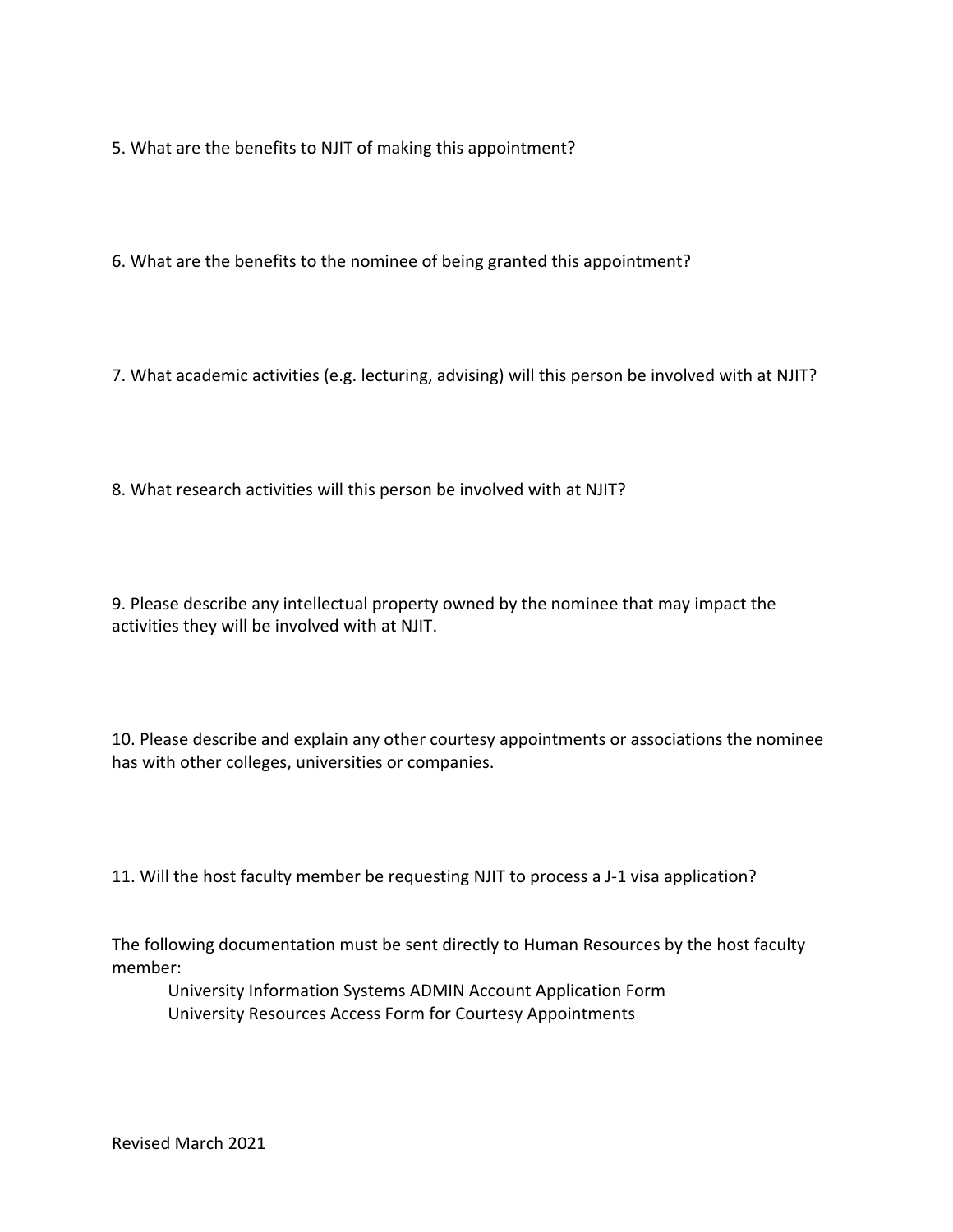# **Approvals**

I am requesting the nominee be provided a courtesy appointment as delineated above. I understand that during the course of this appointment, the appointee will be receiving no income or funding from or through NJIT.

Host's signature and date

I have reviewed the request, information, and documentation provided and I approve this request. [Signatories may include brief comments as to how this appointment benefits NJIT.]

\_\_\_\_\_\_\_\_\_\_\_\_\_\_\_\_\_\_\_\_\_\_\_\_\_\_\_\_\_\_\_\_\_\_\_\_\_\_\_\_\_\_\_\_\_\_\_\_\_\_\_\_\_\_\_\_\_\_\_\_\_

\_\_\_\_\_\_\_\_\_\_\_\_\_\_\_\_\_\_\_\_\_\_\_\_\_\_\_\_\_\_\_\_\_\_\_\_\_\_\_\_\_\_\_\_\_\_\_\_\_\_\_\_\_\_\_\_\_\_\_\_\_

\_\_\_\_\_\_\_\_\_\_\_\_\_\_\_\_\_\_\_\_\_\_\_\_\_\_\_\_\_\_\_\_\_\_\_\_\_\_\_\_\_\_\_\_\_\_\_\_\_\_\_\_\_\_\_\_\_\_\_\_\_\_

\_\_\_\_\_\_\_\_\_\_\_\_\_\_\_\_\_\_\_\_\_\_\_\_\_\_\_\_\_\_\_\_\_\_\_\_\_\_\_\_\_\_\_\_\_\_\_\_\_\_\_\_\_\_\_\_\_\_\_\_\_\_

\_\_\_\_\_\_\_\_\_\_\_\_\_\_\_\_\_\_\_\_\_\_\_\_\_\_\_\_\_\_\_\_\_\_\_\_\_\_\_\_\_\_\_\_\_\_\_\_\_\_\_\_\_\_\_\_\_\_\_\_\_\_

Chair's signature and date

Dean's signature and date

Senior Vice Provost for Research signature and date

Provost's signature and date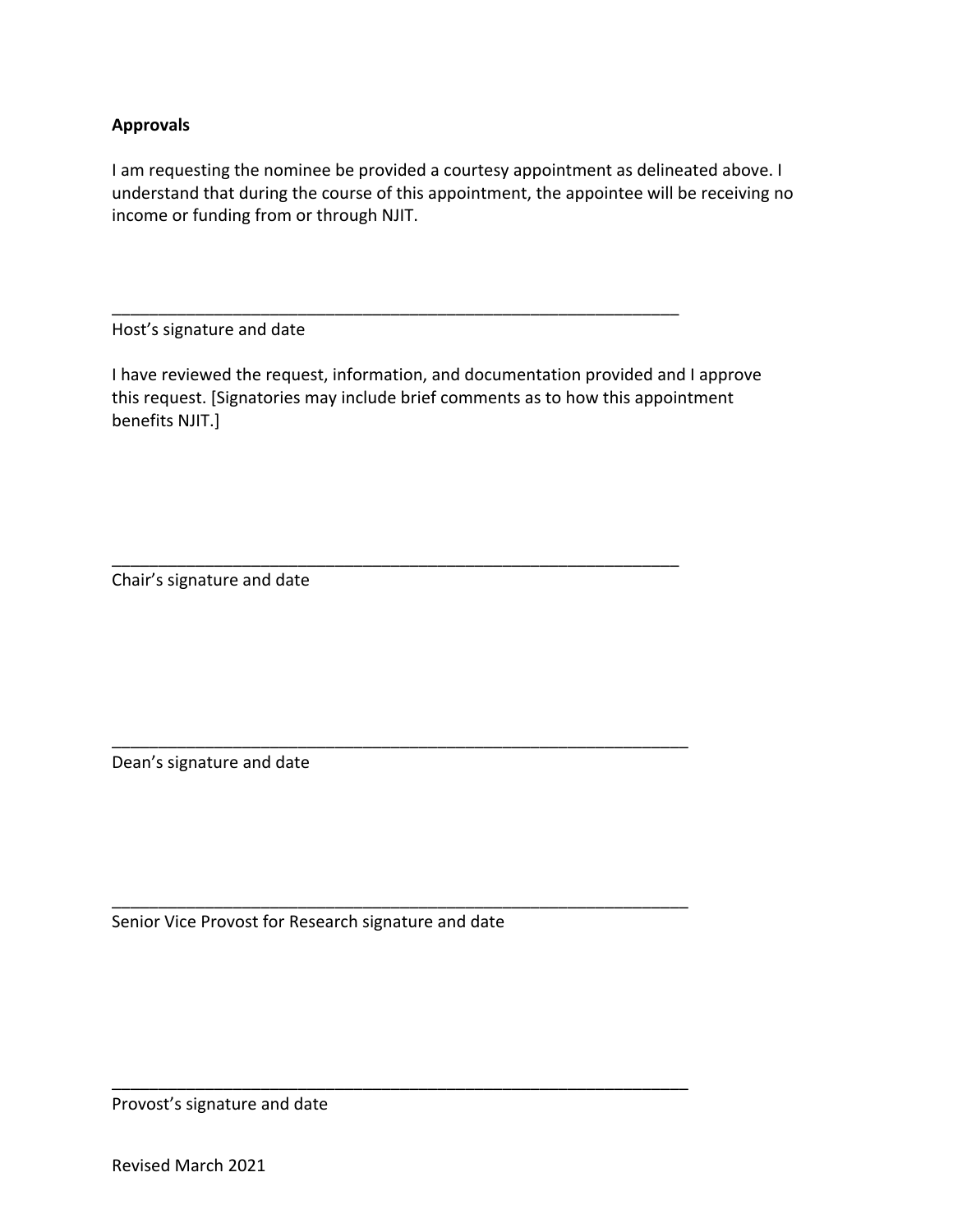# **VISITING SCHOLAR/AFFILIATED FACULTY AGREEMENT**

**THIS VISITNG SCHOLAR AGREEMENT** ("Agreement") is made as of the Effective Date specified at the end of this agreement by and between:

 $\mathcal{L}_\text{max}$  , and the contribution of the contribution of the contribution of the contribution of the contribution of the contribution of the contribution of the contribution of the contribution of the contribution of t

**Visiting Scholar/Affiliated Faculty Name** ("Visiting Scholar/Affiliated Faculty"):

Address:

and,

**New Jersey Institute of Technology** ("NJIT"), a public research university located at University Heights, Newark, New Jersey 07102 (USA).

**WHEREAS,** references to the Visiting Scholar/Affiliated Faculty herein shall include the undersigned Home Institution (hereinafter "Home Institution") unless otherwise referred to separately.

**WHEREAS**, Visiting Scholar/Affiliated Faculty, Home Institution and NJIT shall collectively be referred to herein as "the Parties".

**NOW, THEREFORE**, the Parties hereby agree as follows:

#### **Article 1 - Purpose**

The subject of this Agreement is to establish guidelines for the Visiting Scholar/Affiliated Faculty appointment by NJIT. The Parties understand that the other may be involved in similar or related research on behalf of itself and others. Nothing contained in this Agreement shall be construed to limit or impair the freedom of the Parties (or its researchers) to conduct research on their own behalf or for third-parties or to grant the Parties the right to such other research or intellectual property.

#### **Article 2 - Use of Facilities, Infrastructure and Services**

(a) NJIT will grant Visiting Scholar/Affiliated Faculty non-exclusive access to its facilities, technological infrastructure and services for the realization of research activities of mutual interest to the Parties. NJIT will have sole and absolute authority to determine the time and manner of all such use. NJIT provides its facilities "as-is" and without warranty, express of implied, of any kind.

(b) Visiting Scholar/Affiliated Faculty understands that he/she may be working with or in close proximity to dangerous equipment or materials while conducting his/her experiments. Visiting Scholar/Affiliated Faculty agrees that he/she will not operate any equipment or handle dangerous/toxic materials without NJIT permission and supervision. Visiting Scholar/Affiliated Faculty agrees to assume the risk and agrees to hold harmless, defend and indemnify NJIT and its employees with respect to such operation or handling by Visiting Scholar/Affiliated Faculty.

(c) Facility use by Visiting Scholar/Affiliated Faculty shall comply with all applicable laws, ordinances, rules, regulations, and orders, and guidance documents of any federal, state, or local governmental body having jurisdiction over environmental issues and the health and safety of persons or property or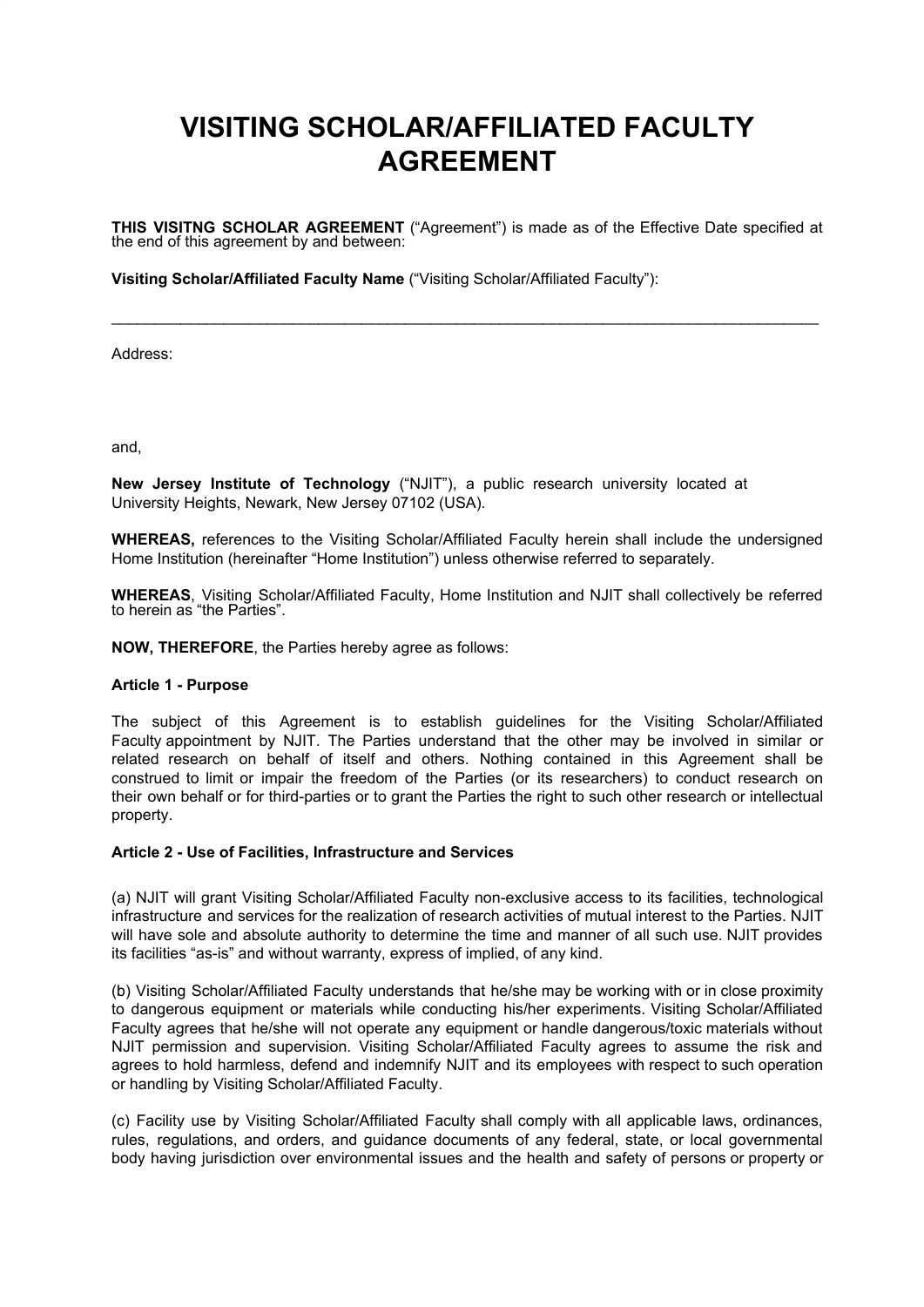for the protection of them or the environment from damage, injury or loss, and all NJIT policies, procedures or directives.

## **Article 3 - Financial Support**

For the activities defined in this Agreement, economic compensation for Visiting Scholar/Affiliated Faculty will be established and paid for solely by Home Institution. NJIT makes no promise, representation or guarantee of compensation to Visiting Scholar/Affiliated Faculty by entering into this Agreement. Visiting Scholar/Affiliated Faculty shall not be entitled to any benefits applicable to employees of NJIT or any reimbursement of expenses by NJIT. This Agreement does not create any employment relationship between Visiting Scholar/Affiliated Faculty and NJIT.

#### **Article 4 - Applicable Regulations**

The Parties acknowledge that technology, software, services, and commodities provided under this Agreement may be subject to laws or regulations restricting their export, re-export, transfer or release to certain entities or destinations, including those laws and regulations administered by the U.S. Department of Commerce (Bureau of Industry and Security) and the U.S. Department of the Treasury (Office of Foreign Assets Control). With respect to any export, re-export, transfer, or release otherwise permitted under this Agreement, the Parties will comply with all applicable U.S. government requirements, including but not limited to the U.S. Export Administration Regulations.

#### **Article 5 - Confidentiality**

(a) The Parties undertake to preserve the confidentiality of any document, information, knowledge, pre-existing know-how or other material communicated to them in relation with any activity conducted in the context of this Agreement. Disclosure of information to third parties shall not be allowed unless explicit consent is given in writing. In order to be treated as confidential or proprietary information, the Parties must identify the same in writing, by appropriate stamp, legend, or otherwise.

(b) The confidentiality obligations of this Agreement shall not apply to information that: (i) is in the public domain at the time of its disclosure; (ii) is known to the receiving party prior to the time of disclosure; (iii) becomes public information or generally available to the public except by an unauthorized act or omission of the receiving party; (iv) is lawfully obtained by the receiving party from a third party having no preexisting relationship, obligation or commitment to the disclosing party and having the legal right to disclose same; (v) is independently developed by the receiving party without access to information of the disclosing party which is subject this Agreement; or (vi) is required by any federal or state law, regulation or statute and/or court or administrative order to be disclosed.

(c) In the event this Agreement is terminated, the receiving party shall cease to make use of the confidential information received from the disclosing party and, upon the disclosing party's written request, shall promptly destroy or return such confidential information. The obligation of confidentiality created by this Agreement shall survive termination and remain in effect for five (5) years from the date of termination or expiration of this Agreement. With respect to trade secrets, the obligation shall last for so long as the information remains a secret.

## **Article 6 – Background Intellectual Property Rights**

By no means shall this Agreement be understood as a transfer of any preexisting intellectual property rights associated to any document, information, knowledge, know-how or other material communicated and liable to be commercially exploited.

#### **Article 7 – Project Intellectual Property Rights**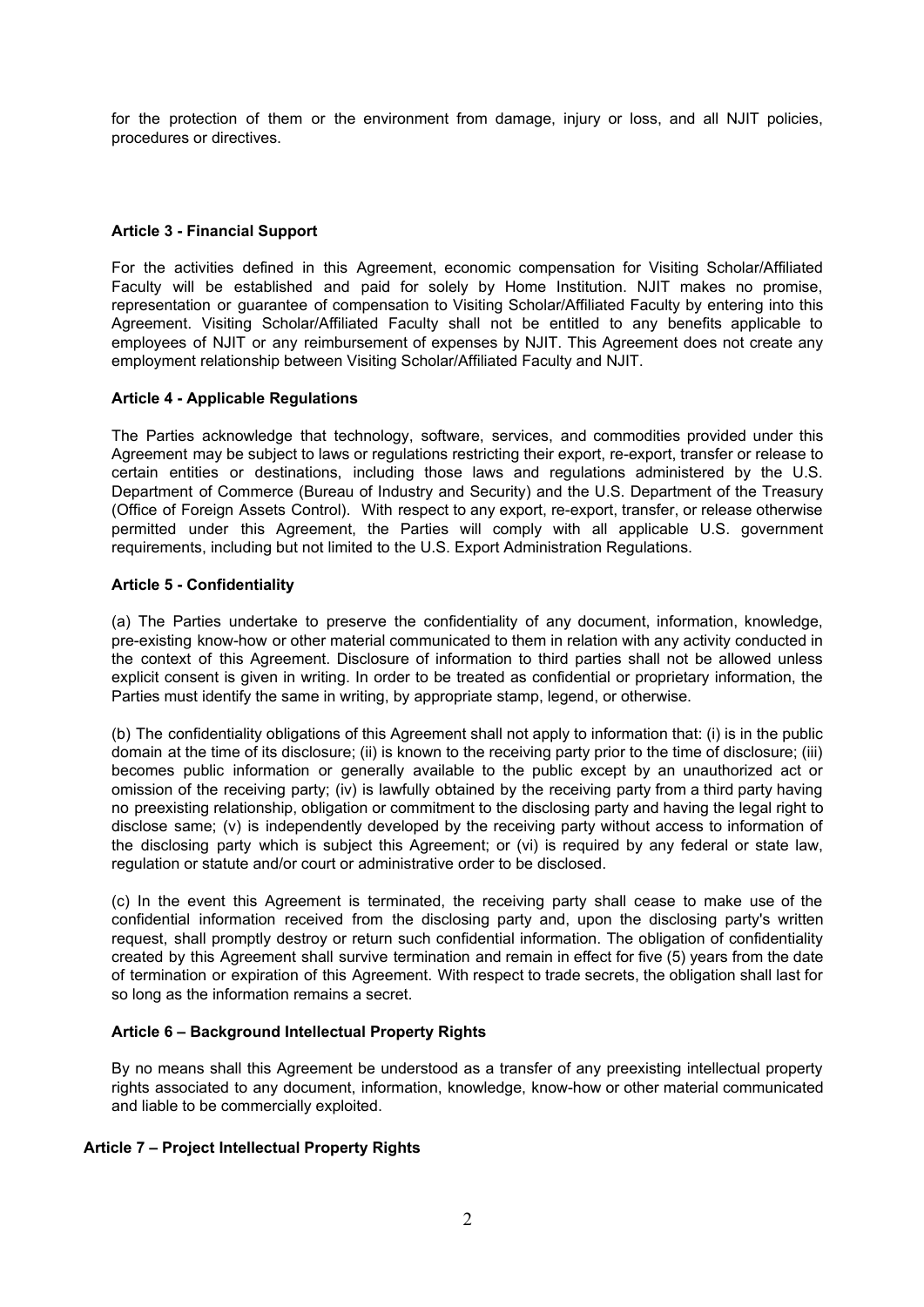- (a) All rights and title to all inventions and intellectual property, including U.S. and foreign patent applications, created (conceived or reduced to practice) solely by Visiting Scholar/Affiliated Faculty while using NJIT facilities shall belong jointly to NJIT and Home Institution (or jointly between NJIT and Visiting Scholar/Affiliated Faculty if required by Home Institution's applicable law).
- (b) All rights and title to all inventions and intellectual property, including U.S. and foreign patent applications, created (conceived or reduced to practice) jointly by NJIT representatives and Visiting Scholar/Affiliated Faculty shall belong jointly to NJIT and Home Institution (or jointly between NJIT and Visiting Scholar/Affiliated Faculty if required by Home Institution's applicable law).

(c) All rights and interests of the Parties to jointly owned inventions and intellectual property are subject to any and all rights belonging to any research sponsor, including but not limited to private or governmental third parties. The Parties shall cooperate fully with one another regarding joint patent filing, prosecution, maintenance, defense/enforcement, and commercialization efforts. Visiting Scholar/Affiliated Faculty represents that he/she is not under any consulting or other obligations to any third person, organization or corporation in respect to rights in inventions which are, or could be reasonably construed to be, in conflict with this Agreement.

(d) The parties agree to negotiate with one another in good faith with respect to the apportionment of all reasonable costs and expenses related to filing, prosecuting and/or maintaining joint patents and to apportion any sale, licensing, sublicensing and/or optioning income derived from the same. NJIT shall have the right of first refusal with respect to the filing, prosecuting and/or maintaining all jointly owned patent applications and for selling, licensing, sublicensing, optioning and/or administering such patent rights. However, nothing herein shall obligate NJIT to file and/or pay for any patent application.

(e) Neither Party shall license and/or commercialize joint patents without the prior written consent of the other, which consent shall not be unreasonably denied. Visiting Scholar/Affiliated Faculty agrees to promptly disclose in writing to NJIT any intellectual property created (conceived and/or reduced to practice) as a result of his/her activities at NJIT. Visiting Scholar/Affiliated Faculty also agrees not to file for any patent(s) related to his/her activities at NJIT or related to any proprietary and confidential material provided by NJIT, without the written permission of NJIT.

(f) Each Party's researchers and/or inventors, including Visiting Scholar/Affiliated Faculty, shall share in any Party's respective portion of royalties resulting from commercialization under each Party's applicable policies and practices.

#### **Article 8 – Publications**

- (a) Visiting Scholar/Affiliated Faculty agrees to furnish to NJIT copies of any proposed publication or presentation involving any research and/or invention related to this Agreement at least thirty (60) days in advance of the submission of the same to a journal, editor, or other third party to permit NJIT to: (i) make written comments on said publication; (ii) object in writing to such proposed presentation or proposed publication because there is patentable subject matter which needs protection; or (iii) or because the publication contains an inadvertent disclosure of solely owned confidential information of NJIT. NJIT shall provide Visiting Scholar/Affiliated Faculty with such commentary or objection within thirty (30) days of receiving a proposed publication or forever waive its rights in this regard.
- (b) In the event that NJIT makes a timely objection to a proposed publication due to patentable subject matter contained within the same, Visiting Scholar/Affiliated Faculty shall refrain from making such publication or presentation for a maximum of sixty (60) days from the date of receipt of such objection in order for NJIT to file U.S. and/or foreign patent applications.
- (c) In the event that NJIT makes a timely objection to a proposed publication due to confidential and/or proprietary information belonging to NJIT patentable subject matter being contained within the same, Visiting Scholar/Affiliated Faculty shall remove such confidential and/or proprietary information from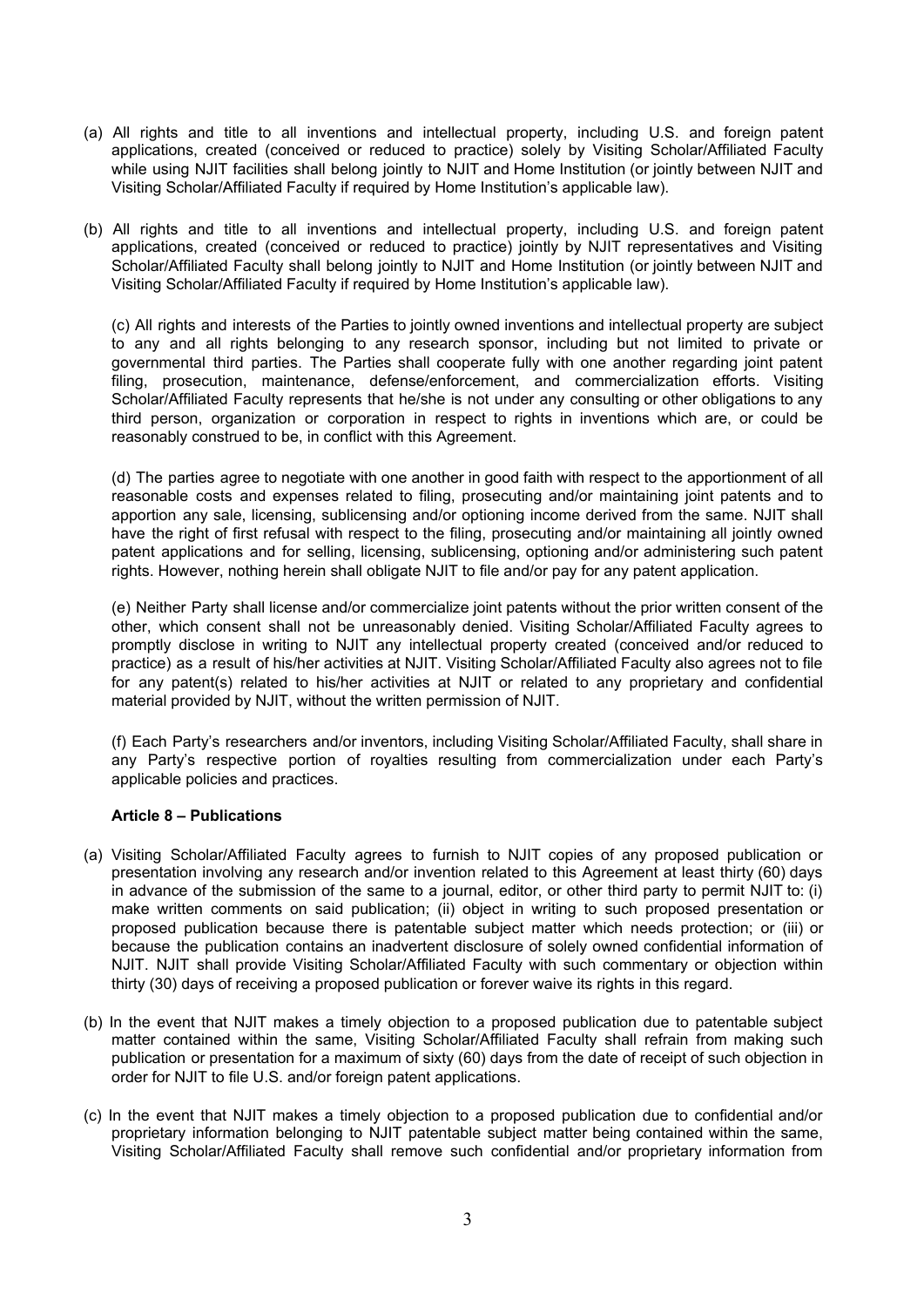such publication or presentation. The Parties will cooperate to insure that nothing will be disclosed or done that will interfere with patent filings or jeopardize the rights of the Parties with respect to the same.

### **Article 9 – Duration/Termination**

(a) This Agreement shall continue for a period of twelve (12) months following the Effective Date, unless terminated earlier in accordance with Article 9 (c) below.

(b) The Parties may extend the term of this Agreement through mutual written consent (there is no right to a renewal of the Visiting Scholar/Affiliated Faculty status at the end of the term). Notwithstanding the Parties' failure to execute a formal written extension, the Parties agree to be bound by any and all terms and/or provisions of this Agreement during all subsequent periods in which Visiting Scholar/Affiliated Faculty performs any research and/or activities at NJIT.

(c) This Agreement may be terminated upon: (i) mutual agreement between the Parties; (ii) any Party incurring in breach-of-contract circumstances; and (iii) for any or no reason by NJIT upon written notification to the Visiting Scholar/Affiliated Faculty made at least ten (10) days in advance.

#### **Article 10 - Amendments**

Any agreement to change the terms of this Agreement in any way shall be valid only if the change is made in writing and executed by authorized representatives of the Parties hereto.

#### **Article 11 - Independent Contractors**

The Parties shall be deemed to be independent contractors of one another. No Party is authorized or empowered to act as agent for the other for any purpose and shall not on behalf of the other enter into any contract, warranty, statement, commitment or representation as to any matter. No Party shall be bound by the acts or conduct of the others.

#### **Article 12 – Assignment**

No party may assign this Agreement or any rights under the same to any third party without the prior written consent of the other parties who shall not unreasonably deny any such request.

#### **Article 13 - Settlement of Disputes**

The Parties shall endeavor to settle disputes amicably. In case of disagreement, this Agreement shall be governed by and construed in accordance with the laws of the State of New Jersey (USA), without resort to its choice or conflict of laws principles. Any dispute shall be resolved exclusively in the appropriate division of the Superior Court of New Jersey, Essex County.

#### **Article 14 – Visa Status**

 If Visiting Scholar/Affiliated Faculty is not a citizen or Legal Permanent Resident of the U.S., he/she may not conduct the activities covered under this Agreement in B-1 (Visitor for Business) or B-2 (Visitor for Pleasure) status or under the Visa Waiver Program. NJIT will sponsor Visiting Scholar/Affiliated Faculty for J-1 status in the appropriate category, if Visiting Scholar/Affiliated Faculty is eligible for the same. If Visiting Scholar/Affiliated Faculty arrives at NJIT in B-1/B-2 status or under the Visa Waiver Program, this Agreement shall be deemed invalid.

#### **Article 15 – Survival**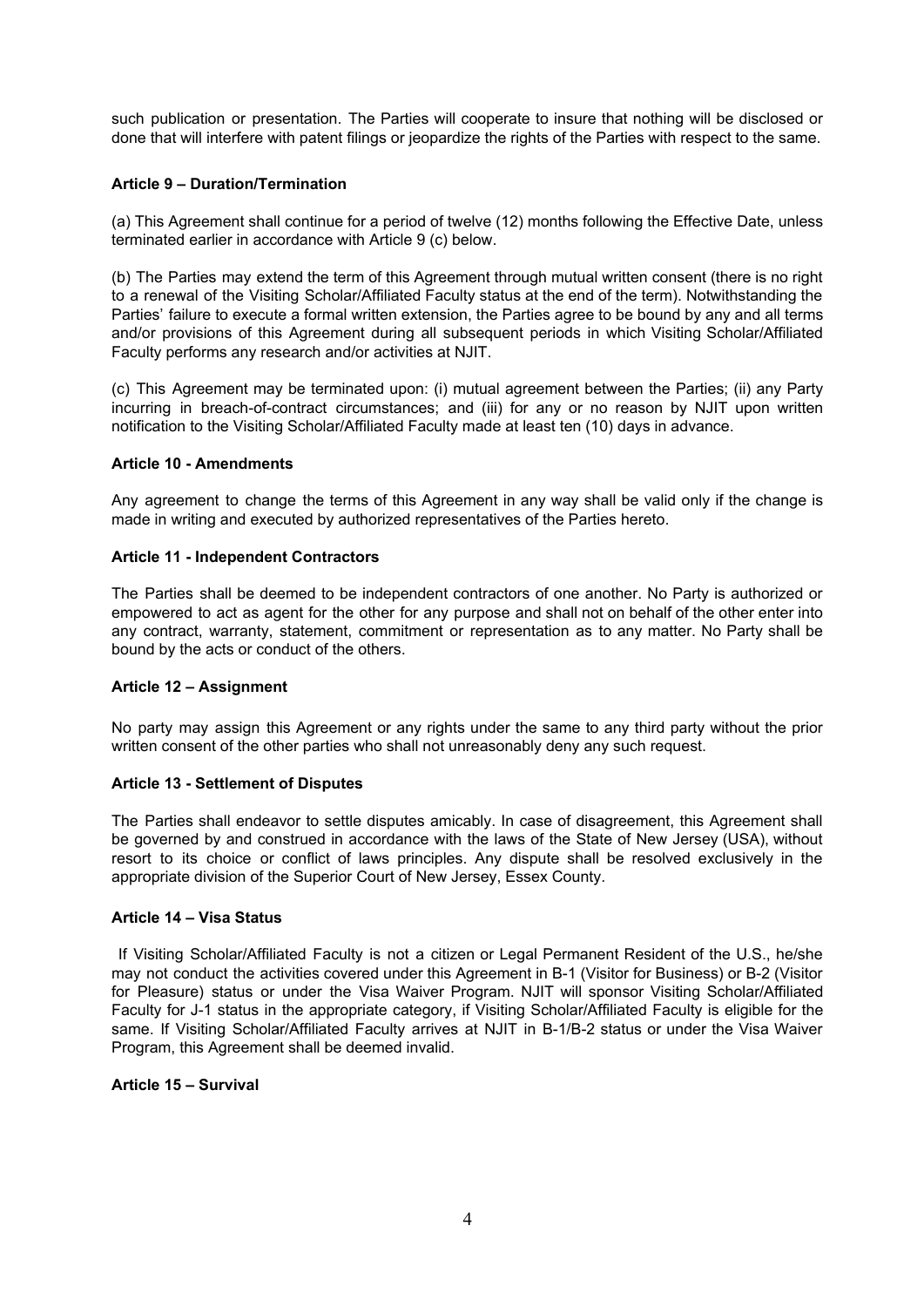Any provision of this Agreement that by its nature is intended to survive termination and/or expiration of this Agreement, including but not limited to Articles 5, 6, 7, 8 and 13, shall survive termination and/or expiration of this Agreement.

#### **Article 16 – Force Majeure**

No Party shall be responsible to the other for failure to perform any of the obligations imposed by this Agreement, provided such failure shall be occasioned by fire, flood, explosion, lightning, windstorm, earthquake, subsidence of soil, failure or destruction, in whole or in part, of machinery or equipment or failure of supply of materials, discontinuity in the supply of power, governmental interference, civil commotion, riot, war, strikes, labor disturbance, transportation difficulties, labor shortage, or any other conditions of whatsoever nature or description beyond their reasonable control.

## **Effective Date: The date of the last signatory below.**

**The undersigned parties hereby consent and agree to the contents of this Agreement:** 

| <b>Vistior's Home Institution</b>          |  |
|--------------------------------------------|--|
|                                            |  |
|                                            |  |
| <b>Visiting Scholar/Affiliated Faculty</b> |  |
|                                            |  |
|                                            |  |
| <b>New Jersey Institute of Technology</b>  |  |
|                                            |  |
|                                            |  |